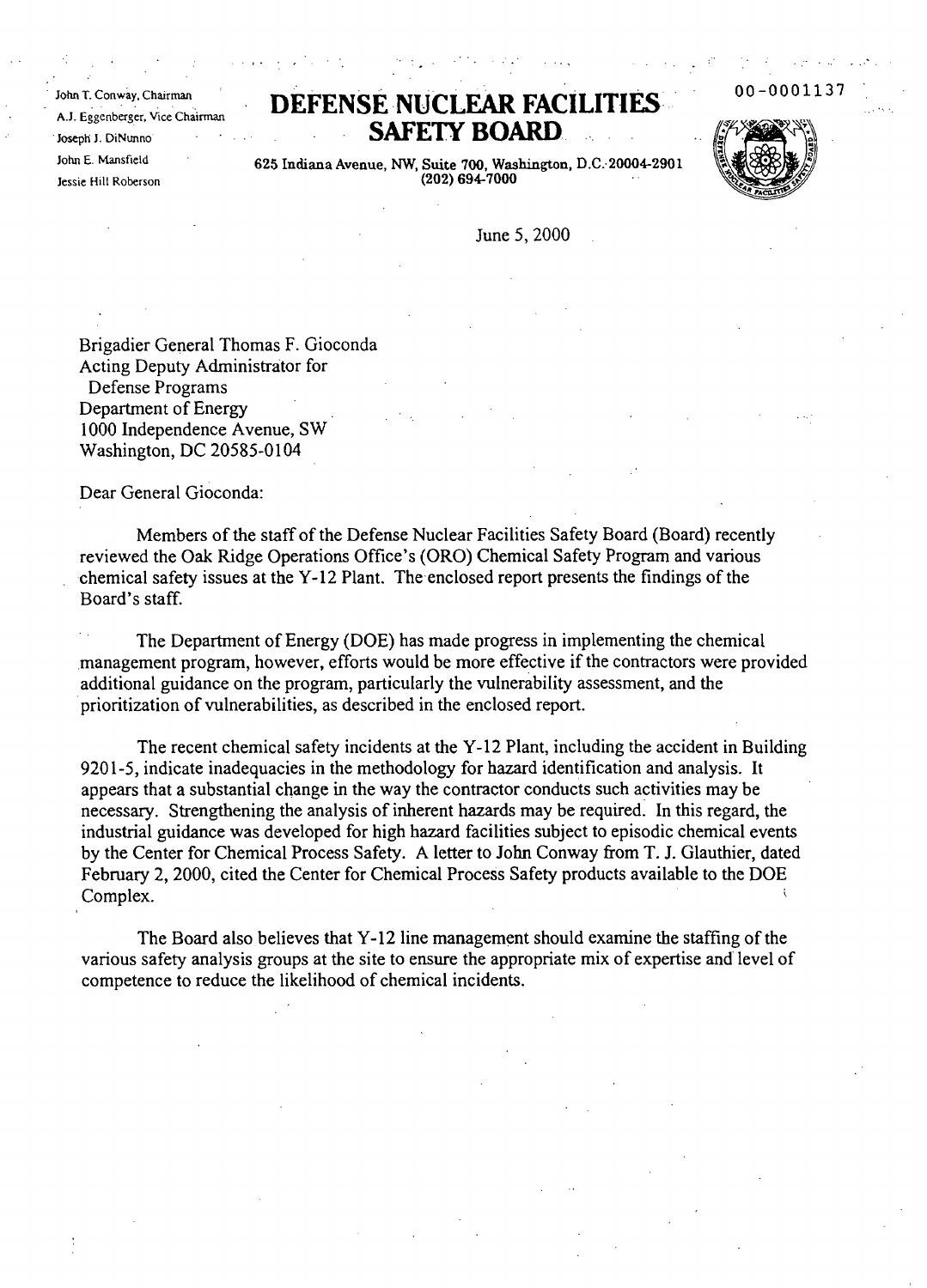Brigadier General Thomas F. Gioconda **Page 2** Page 2

The Board would like to be informed about the progress of the ORO Chemical Safety Management Working Group and the hazard analysis upgrades at Y-12.

Sincerely,

,  $\sqrt{2}$ Sincerely,<br>liftw/ *{\fffffffffffffffffffffffffffff* John T. Conway Chairman

 $\ddotsc$ 

c: Ms. Gertrude Leah Dever Mr. Mark 8. Whitaker, Jr.

Enclosure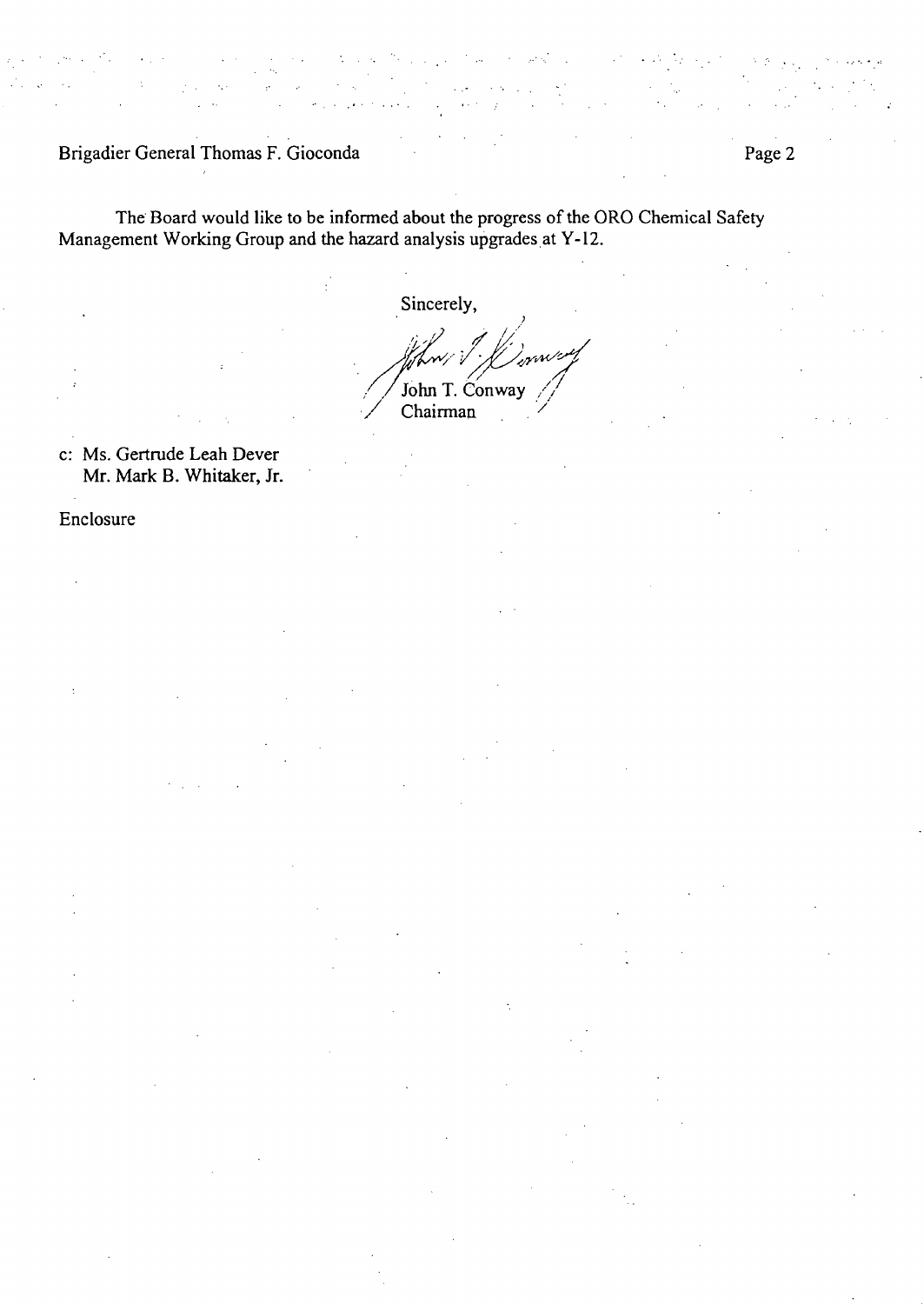## DEFENSE NUCLEAR FACILITIES SAFETY BOARD

## Staff Issue Report

April 27, 2000

 $0.0.113$ 

MEMORANDUM FOR: J. K. Fortenberry, Technical Director

COPIES: Board Members

FROM: W. Von Holle

SUBJECT: Status of Oak Ridge Operations Office's Chemical Safety Action Plan and Chemical Safety Issues, Y-12 Plant

This memorandum documents information obtained in a review of chemical safety at the Oak Ridge Reservation. This review was conducted during February 28–March 1, 2000, by members of the staff of the Defense Nuclear Facilities Safety Board (Board) W. Von Holle and I. Pyatt and Site Representatives P. Gubanc and D. Moyle.

Background. A letter from the Board dated July 9, 1999, called on the Department of Energy (DOE) to correct deficiencies in the management of chemicals at the Oak Ridge Operations Office (ORO) and the various contractors' operating facilities. On October 29, 1999, the Secretary of Energy responded to the Board's letter by committing to establish a chemical safety management corrective action plan for the Oak Ridge Reservation. The ORO Manager sent the *Oak Ridge Operations Chemical Safety Action Plan* to ORO Assistant Managers through a memorandum dated September 23, 1999. In November 1999, at the suggestion of one of the Board's Site Representatives, the ORO Manager convened a Chemical Safety Working Group to provide guidance and technical support for implementation of this Plan; the group prepared and issued a revised schedule for the plan on January 25, 2000. The purpose ofthis site visit was to determine the status of the plan and to review corrective action plans (CAPs) for several recent chemical incidents and occurrences at the Y-12 Plant.

DOE-ORO Chemical Safety Working Group for the Chemical Safety Action Plan. The DOE-ORO Chemical Safety Working Group for the Chemical Safety Action-Plan has made progress since it was fonned in November 1999. The team leader reports directly to the ORO Manager on a monthly basis, and the group has five other members representing each of the five Assistant Manager Offices. The group has issued two guidance documents to the contractors:

- The *Chemical Safety Program Description* was issued to depict an outline of the form of the program descriptions requested from each of the contractors. It contains little detail, but may prove useful once a more complete handbook has been issued by DOE.
- The *Chemical Vulnerability Determination Guidance Document* was written to assist the contractors in detennining their vulnerabilities. It fails to supply any recommendations on how to identify vulnerabilities or how to prioritize those identified. It contains only "considerations for identification of chemical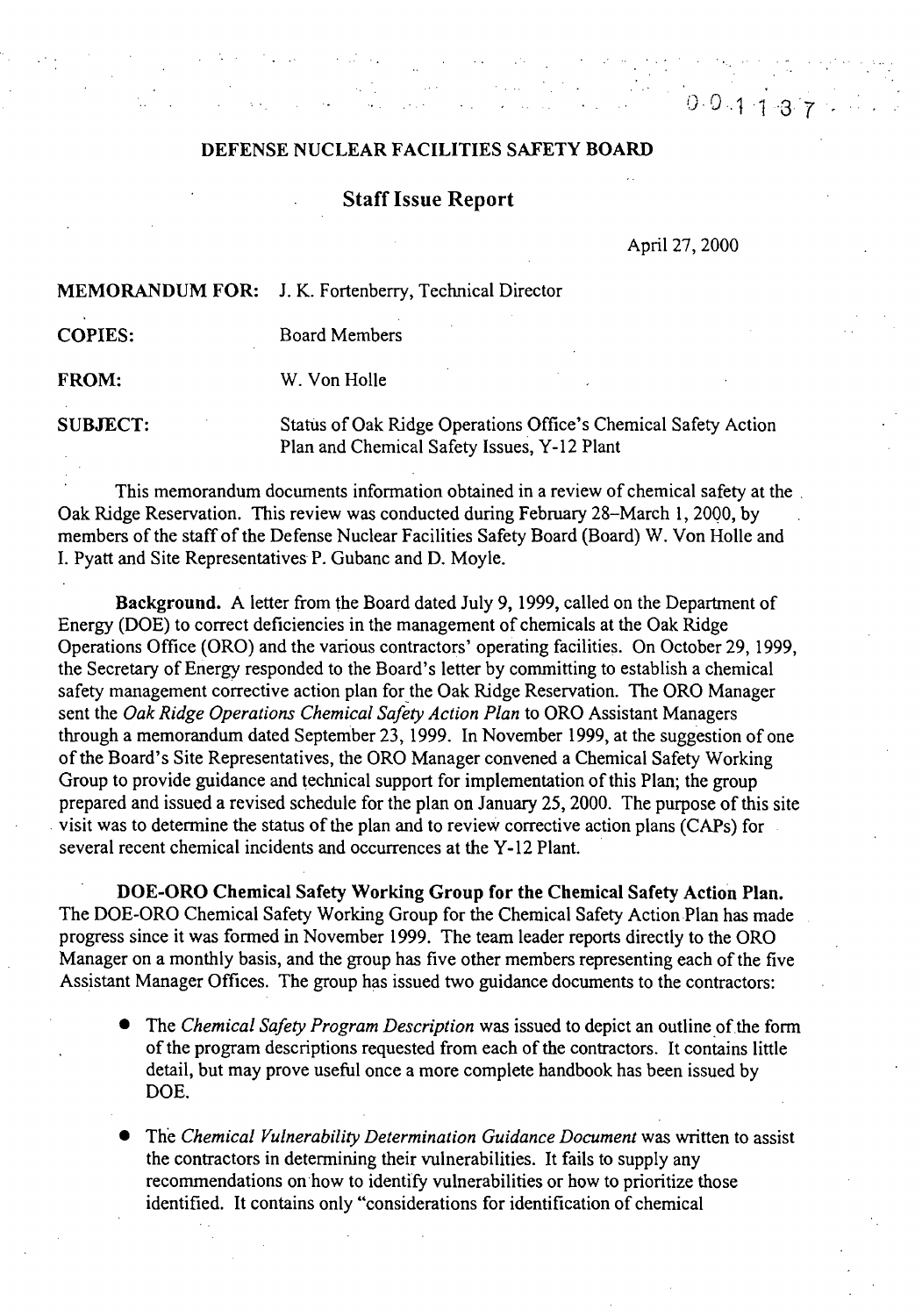vulnerabilities" and "factors" involved in prioritizing vulnerabilities. This information may be a step in the right direction, but more standardization and specificity are required to achieve a uniform list that will be useful for management in allocating resources for the timely mitigation of risks across the site. Indeed, as of the staff's visit, ORO had not even availed itself of the definition of *chemical hazard* used by the emergency management program to conduct its hazard surveys, although the ORO Chemical Safety Working Group expected to use these hazard surveys as a major information source.

Chemical Safety Issues of Recent Importance at Y-12 Plant. The second part of the staff's review addressed several issues at the Y-12 Plant concerning the safety of chemical processes and storage. The staff requested a discussion of the mitigation of Y-12's highestranking site-specific chemical vulnerabilities. The response was a presentation of activities related to Building 9206, followed by requested briefings on recent incidents, Unreviewed Safety Questions, and CAPs. However, current vulnerabilities at the site include more chemical safety issues. It is not clear whether DOE-ORO or Y-12 has made an attempt to identify the highestpriority vulnerabilities and risks at the site. The problem appears to be that neither Y-12 nor ORO has any methodology for prioritizing vulnerabilities or risks, as discussed above with regard to the ORO Chemical Safety Working Group.

The Building 9206 manager pointed out that several positive steps have been taken to reduce the hazards at the building and enable deactivation to proceed, but many hazards remain. Some uranium residues in deteriorating containers have been repacked, but many have not. In addition, a contract has been let to survey the underground ducts for uranium holdup. Although the dibutylcarbitol/peroxide Unreviewed Safety Question Determination was negative, there is still enough uncertainty to warrant initiation of a sampling plan. Hazardous materials and combustibles have been removed, but excess equipment and additional combustibles remain. A plan has been formulated to remove and treat the pyrophoric material, and a hazard evaluation study has been completed; however, no schedule for the removal was provided to the staff.

The staff reviewed the CAPs resulting from the sodium potassium (NaK) alloy explosion investigation. These CAPs reasonably address the findings of the investigation, but the staff will need to confirm implementation of the details. For example, one corrective action is to provide guidance and training to the Operational Safety Boards (OSBs) for improving hazard identification and analysis for the facilities. However, given the history of events and the complexity of chemical storage and operations at the aging Y-12 Plant, the staff is concerned that the staffing of the OSBs may not be optimum for this task. The admitted deficiencies in Integrated Safety Management described in the NaK accident report derive from an inability to properly identify hazards. According to the Center for Chemical Process Safety in its *Plant Guidelinesfor Technical Management Chemical Process Safety* (Revised edition, American Institute of Chemical Engineers, New York, New York, 1995), identification of the hazards inherent in chemical processes should be done by process teams that inClude experts from various disciplines appropriate to the system. If experienced personnel are not available, they could be brought in from outside Y-12 to survey high hazard facilities.

The CAPs for the January 11, 2000, waste explosion in the Analytical Chemistry . Laboratory in Building 9995 were also reviewed and appear to be adequate. The major

2